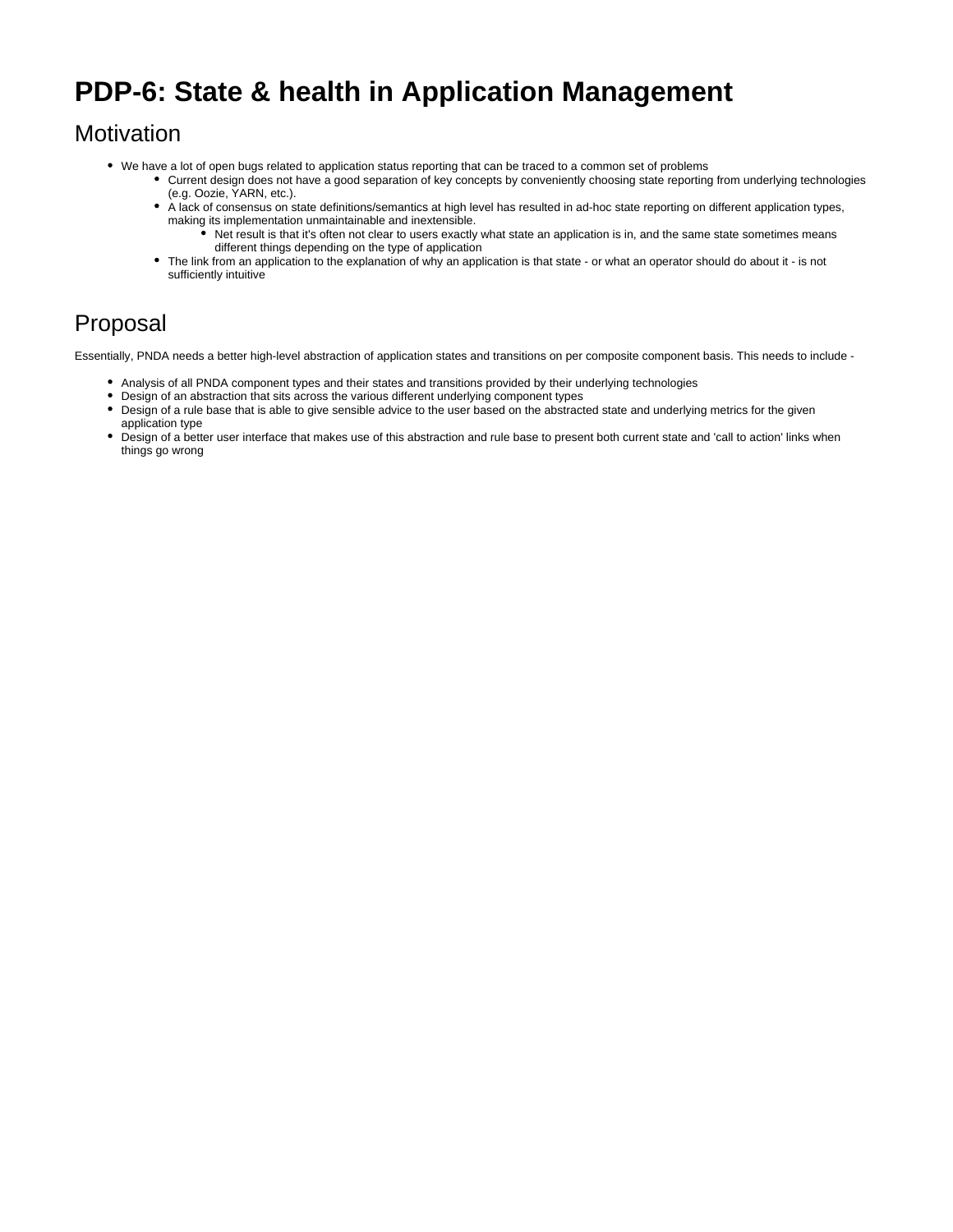#### PNDA Console (App View)



#### State machine

- Abstract state machine that is simply enough to cover existed and futher underlying technologies.
- Detailed definitons of states, initial state, and state tranistions (source state, destination state, triggers, and conditions).

#### Health evaluation

- Define common health status.
- Add common features/metrics that applies to each state
- Core policies to evaluate states' health against reportable metrics from underlying technologies (e.g. asserting a long-running componet is running ok without failed stages).
- User-defined policies to evaluate state health against state-specific metrics (e.g. MaxPrepTimeAllowed=300 can be used to limit the maximum delay to 5 minutes before a component start running).

#### Deployment manager